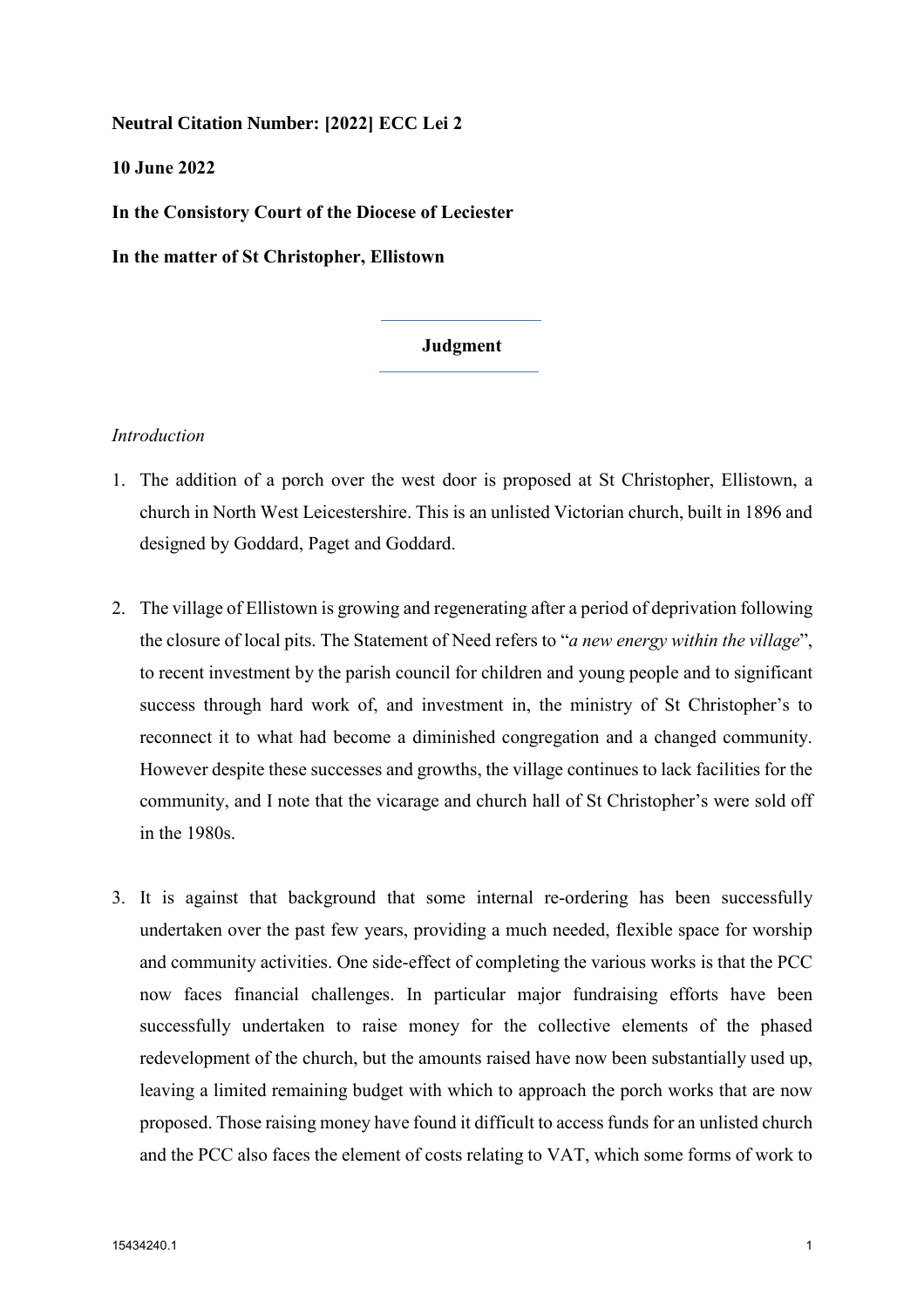listed churches do not attract. These issues are currently being made particularly acute by the rising costs of building works and materials. It is also the case that the time and energy of the PCC, who have worked very hard on fundraising, is required to be split between three church buildings within the single parish of Higglescote with Doninton-le-Heath, Ellistown and Snibston, and the other two (listed) churches in the parish require some focus following the efforts expended on Ellistown leaving less in terms of available resources for further fundraising. None of this is to suggest that corners are being cut in the petition that is before me. But understanding the constraints within which the petitioners are working to achieve their aims is an important part of understanding the full context of the application.

- 4. The materials supporting the petition set out a number of needs which the petitioners seek to address by the introduction of the proposed porch. Key amongst these are the following:
	- 4.1. Access is currently through the large, heavy oak double west doors which have been re-opened following the conversion of the existing porch entry-way to accommodate a toilet and new kitchen. The intention is to enhance the west doorway to provide a more easily accessible entry point than presently exists, including the easing of access to the church for those with disabilities;
	- 4.2. The PCC also wishes to introduce the porch in order to make a statement to the local community (the entrance gives onto the main road and is visible to pedestrians and passing traffic) and provide a more welcoming entrance;
	- 4.3. The doorway, as it stands, is draughty. Until its recent re-opening as the main entrance way, draught prevention has been achieved by use of a heavy curtain over the existing door. This is inefficient and unsatisfactory. The proposal of the porch offers protection from the weather and the minimisation of draughts in the church.
- 5. The period of public notice has been completed and has elicited no objection. In addition to the public notice there have been consultations with Historic England (which did not consider it needed to be notified and expressed no views on the proposed works), the Ancient Monuments Society and the Victorian Society. Objections have been raised by the Ancient Monuments Society and the Victorian Society, although neither has sought to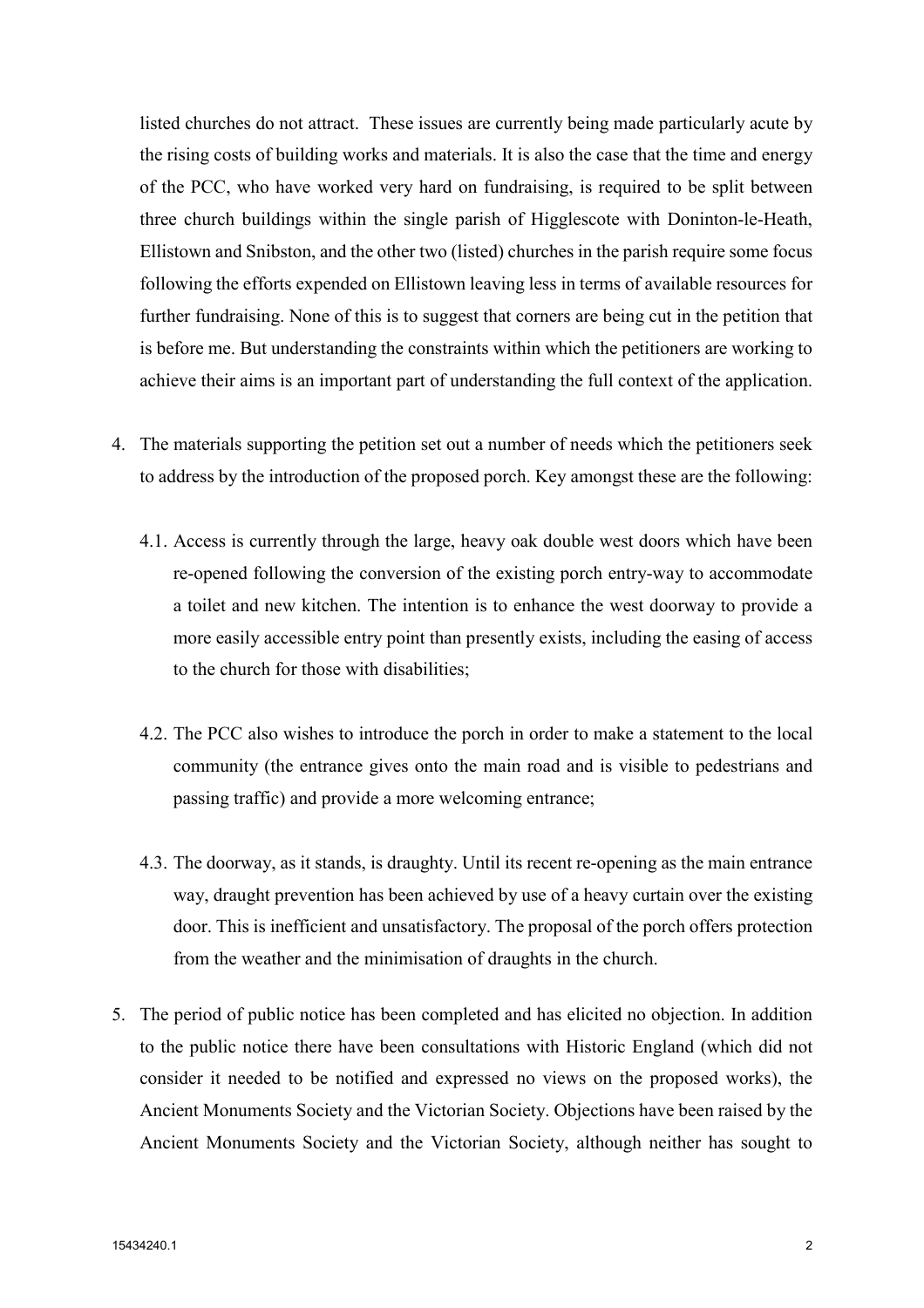become a party opponent. As set out below, I have taken the points they have raised into consideration in reaching my decision on this matter.

# *Ancient Monuments Society (the "AMS")*

6. The AMS expressed its views by email dated 9 August 2021. These disclose that the Society is concerned by the proposed design of the porch, which it describes as "…*so much bleaker as an architectural statement than the present exposed door*". It considers that it will make less impact than the current entrance which it considers "…*is marked as something special by two carved floral spandrels and a layered archway in stone and brick either side of the door.*" It further considers that the introduction of an unaligned<sup>1</sup> double set of doors and a proposed ramp would increase difficulty of access for the disabled and elderly and others facing mobility issues, whereas the existing level entry way does not pose such difficulties. In order to reduce the heat loss and draughts associated with the existing oak doors the AMS suggested that an internal storm porch would be more effective.

## *The Victorian Society*

7. On 18 August 2021 the Victorian Society emailed its objection to the proposals. Although it did not necessarily object to the idea of adding a porch in principle, the Society gave its trenchant opinion on the design: "…*what is proposed is, I'm afraid, a banal and entirely unsatisfactory response to the brief and the qualities of the building."* It stated that it considered the church to be "*likely of listable quality*", displaying a rare degree of refinement and a high quality of detailing, qualities which are evident in the existing south portal. In order to match this the Victorian Society considered that a better quality design would be required and that alternative solutions (including an internal structure as suggested by the AMS or even no structure at all) should be considered.

*Responses to Comments* 

 $\overline{\phantom{a}}$ 

 $<sup>1</sup>$  NB the designs have since been altered in response to this, as set out further below.</sup>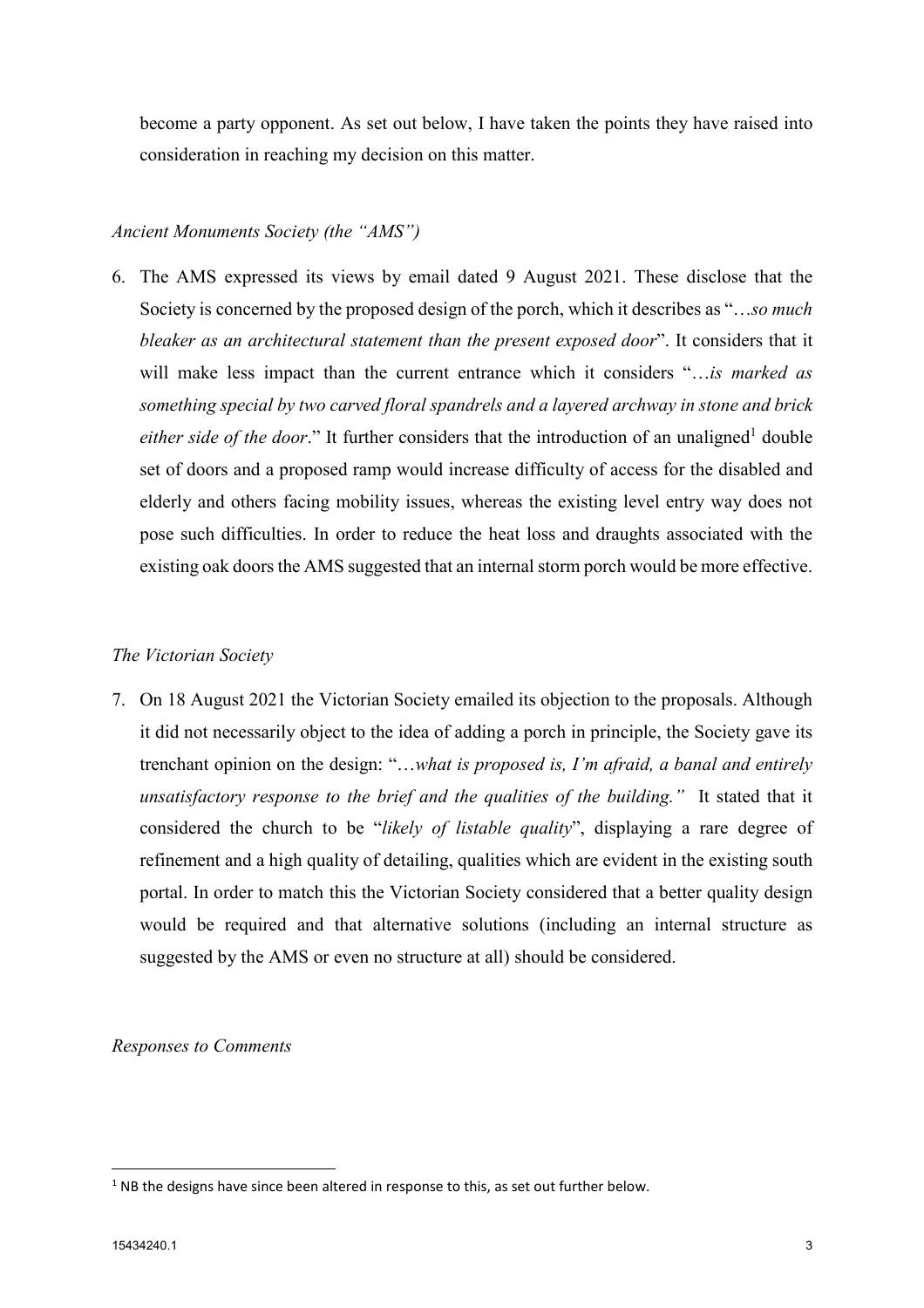- 8. In response to the comments of the AMS and the Victorian Society the Petitioners reviewed the proposals. On 4 November 2021 the Petitioners wrote, making the following key observations in response:
	- 8.1. The PCC considered the possibility of an internal porch but this option was impractical. The impracticality arises because the existing doorway is very large and would necessitate a similarly large internal structure to accommodate it. This would compromise the existing stepped entrance to the Vestry immediately to the right of the existing door and the adjacent, protruding curved steps to the Chancel;
	- 8.2. The PCC have thought carefully about the design and construction of the new porch. Three architect-designed options were provided, with full drawings, plus costings for each iteration provided by a contractor. The option chosen, and upon which the petition is founded, represents a compromise in design terms which arose as a result of the need to balance the overall design with affordability;
	- 8.3. In light of the comments received from the AMS and the Victorian Society the PCC instructed the architect to amend the design. The revised design is a more modest one but one which relies heavily on the incorporation of original features and materials. It incorporates an original window and the re-use of lintels, Ellistown bricks with their original markings donated by the local brickworks for the construction of the church for the mining community, plus original slates. As per the original design, the existing timber doors and doorway with the architectural details drawn out for comment by the AMS are to be retained and will be visible when entering the church;
	- 8.4. In the PCC's view, as well as supporting a sound environmental aim in the reuse of original materials, these amendments are in keeping with the local culture of "make do and mend". This, it is felt, is likely to have more appeal than a grander design which might be viewed as too extravagant by those who live in the community and attend the church.
- 9. The DAC has also considered the objections that have been raised. It concluded that the Victorian Society's comments appear to be based, in part, on an inaccurate reading of the proposals. The DAC's comments also referred to the fact that the PCC, with the minimal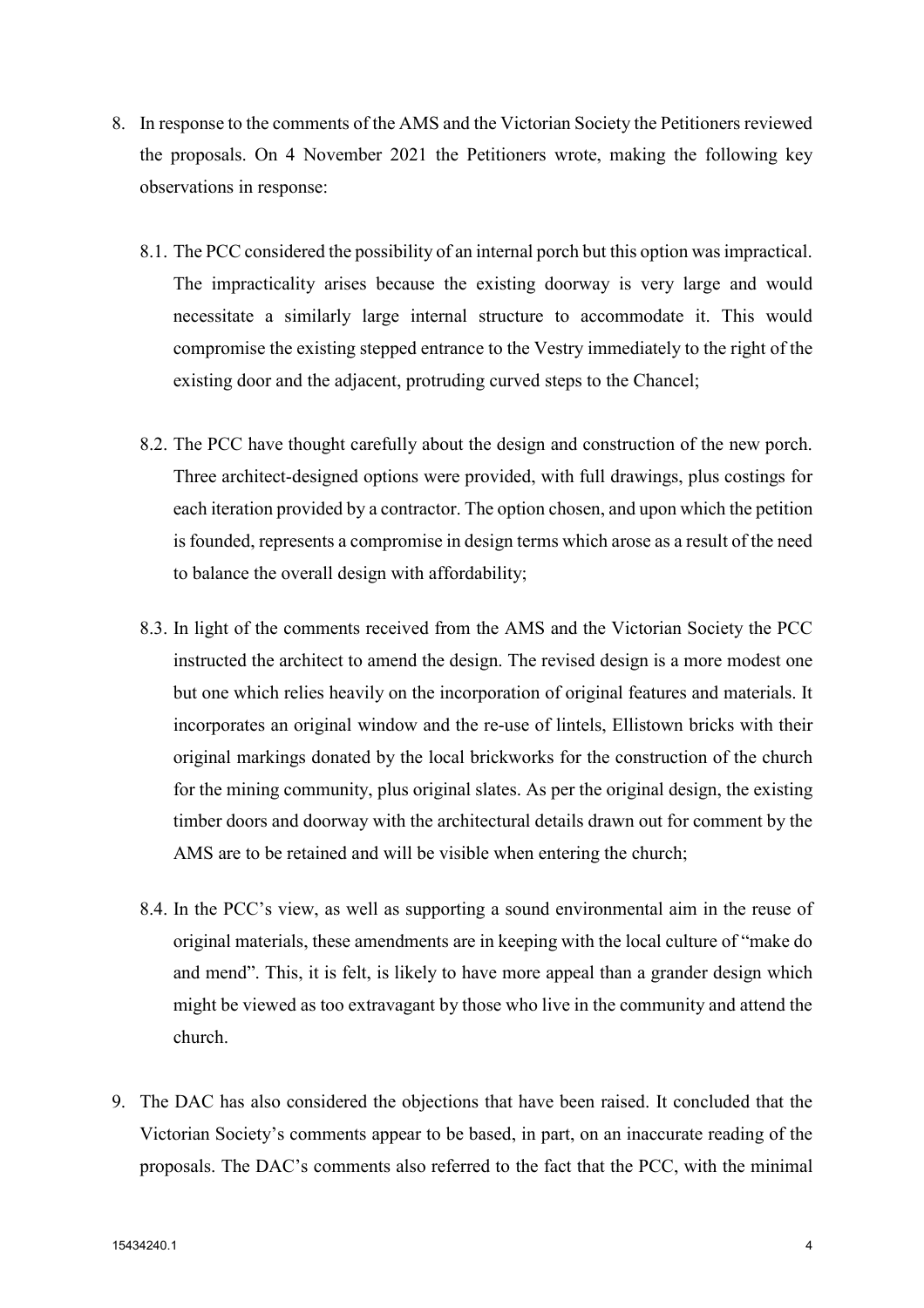resources at its disposal, have put forward the best proposals that it can afford, including the re-use of brickwork to make the proposed porch as complimentary as possible to the existing structure.

### *Discussion*

- 10. I consider that the correct approach in this case is "…*not simply to concentrate upon the effect of proposed works upon the fabric or appearance of the church in isolation, but to consider the proposals in the context of and taking full account of the role of the church as a local centre of worship and mission.*"2 In doing so I have regard to the fact that the burden of proof lies on the petitioners to justify the proposed changes.
- 11. I have also had regard to the fact that although not a listed church, St Christopher is plainly a fine building with interesting features. The helpful appraisals by the AMS and the Victorian Society point out a number of refined features (including the detailing of the church's design, the thoughtful use of brick and bond and of sandstone in archheads, the floral spandrels and the layered stonework of the west doorway). The Statement of Significance refers to the fact that "*The church is now one of the few buildings in Ellistown of architectural interest*" and the Victorian Society suggests that the church could be considered of listable quality.
- 12. The fact remains, though, that the church is unlisted and as such is not to be treated as if it were listed by application of the enhanced considerations directed by the Court of Arches in *Duffield*<sup>3</sup> and subsequent cases. However this does not mean that I should ignore any potentially adverse impact on the church's significance and appearance. Rather, a good reason must be shown for a change which will affect its appearance<sup>4</sup>. Accordingly, I must consider the impact which there will be on the appearance and significance of the church and determine whether the benefit resulting from the change is of sufficient substance to outweigh that impact.

 $\overline{\phantom{a}}$ 

<sup>2</sup> *Maidstone, St Luke* [1995] Fam 1, Court of Arches. 3 *Duffield, St Alkmund* [2013] Fam 158 4 *Meir Heath, St Francis of Assissi* [2013] Lichfield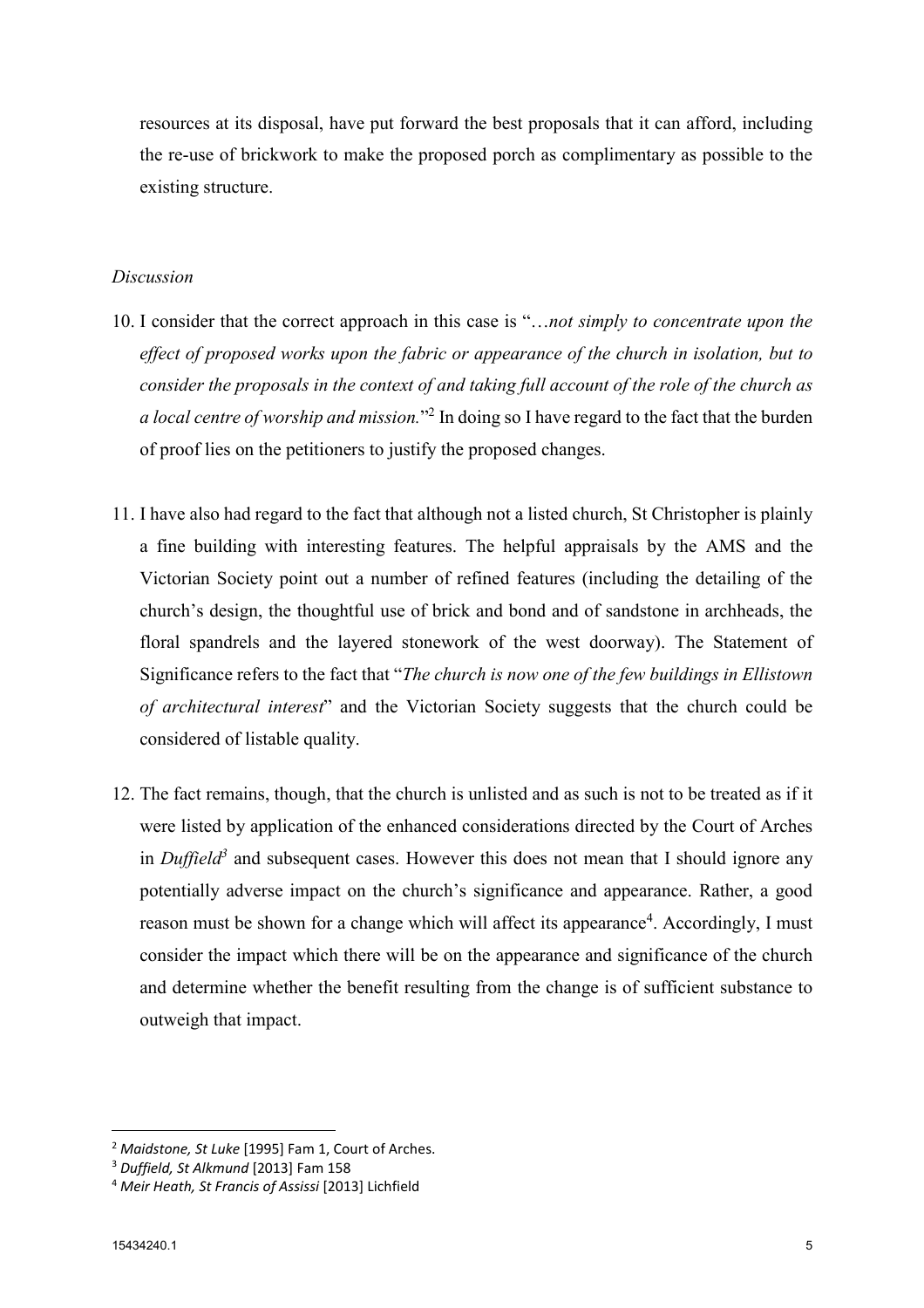- 13. With this approach in mind, I have carefully reviewed all of the evidence before me, drawing particular assistance from the following:
	- 13.1. The emails from the AMS and the Victorian Society;
	- 13.2. The response (dated 4 November 2021) to those emails supplied on behalf of the PCC:
	- 13.3. The Statement of Significance and Statement of Need (these documents, in addition to the assessment of relevant features of the church, provide nuance relevant to the local area and the church's history and role in the community);
	- 13.4. The various iterations of designs which have been produced together with internal photographs which explain why the use of an internal storm porch is impracticable given the size and location of the retained west doors; the letter of response sent on behalf of the PCC on 4 November 2021, which I find reveals a considered and balanced approach to the comments made by the consultees and a responsiveness to the points raised; and
	- 13.5. The Report of the Advisory Committee for the Care of Churches dated 23 September 2021 (the "Site Visit Report") setting out the findings of the Archdeacon of Loughborough and the Diocesan Disability Advisor from their visit to the church and inspection of the area intended for the porch. All of the conclusions and findings which follow are drawn from the foregoing evidence.
- 14. In terms of assessing the impact there will be on the appearance and significance of the church by the addition of the porch, based on the evidence I have highlighted above I am satisfied that any such impact will be minimal:
	- 14.1. The final iteration of proposals before me are in keeping with the architecture of the church, the character and spirit of the place and people it serves (this has, in part, been achieved by the amendment of proposals to reflect valid points of concern raised by the AMS and Victorian Society);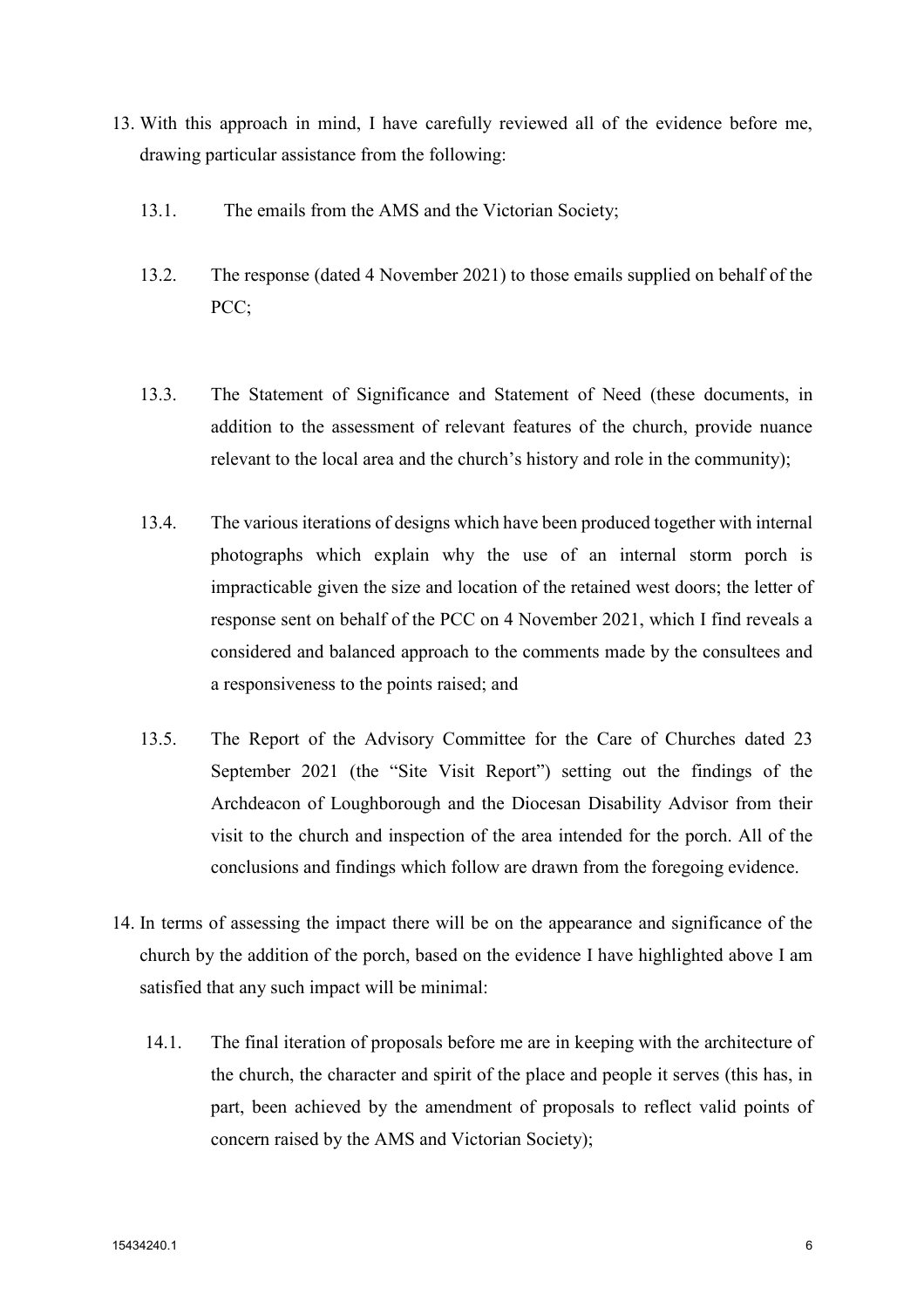- 14.2. It is true that the PCC are operating under budgetary constraints which has led to the choice of a plain and simple design. However, the proposed design of the porch does not detract from the fairly modest architecture of the church as it stands;
- 14.3. The designs and photographs I have been provided with (and which are not challenged by any objections) show that the porch will not protrude in an ostentatious way from the exterior of the church, but rather will merge with the Chancel as it juts out from the Nave;
- 14.4. I accept the views of the PCC, as set out in the petitioners' letter dated 4 November 2021, that the combination of simplicity and re-use of local materials serves to maintain the character of the building and indeed enhances its special character. This special character, it is contended by the PCC with whom I agree, is as much due to the local materials used in the fabric of the building and which are now to be reflected in the porch, and the historic and community value of the building as it is to the architectural design of the building.
- 15. I also accept the evidence provided by the Petitioners, and not gainsaid by any comment or observation against the proposals, that the introduction of the porch will result in benefits to the ministry and the future and longevity of St Christopher in Ellistown, including easier access to the re-vamped worship space and easier access to coffins from hearses at funerals. The increased visibility of the entrance by the addition of the porch and the glazed outer doors is also felt likely to encourage people to enter.
- 16. It has been suggested by the AMS that a further, environmental, reason given for the works, namely the protection from draughts and prevention of heat loss caused by the inefficient oak doors, is not persuasive because an internal porch would provide better draught and heat loss protection. However, the internal solution does not work for the reasons set out elsewhere in this judgement. Despite their preference for another solution I note that it is, nonetheless, accepted by both the AMS and the Victorian Society that a porch will have the environmental benefits identified.
- 17. In terms of accessibility, I am satisfied that: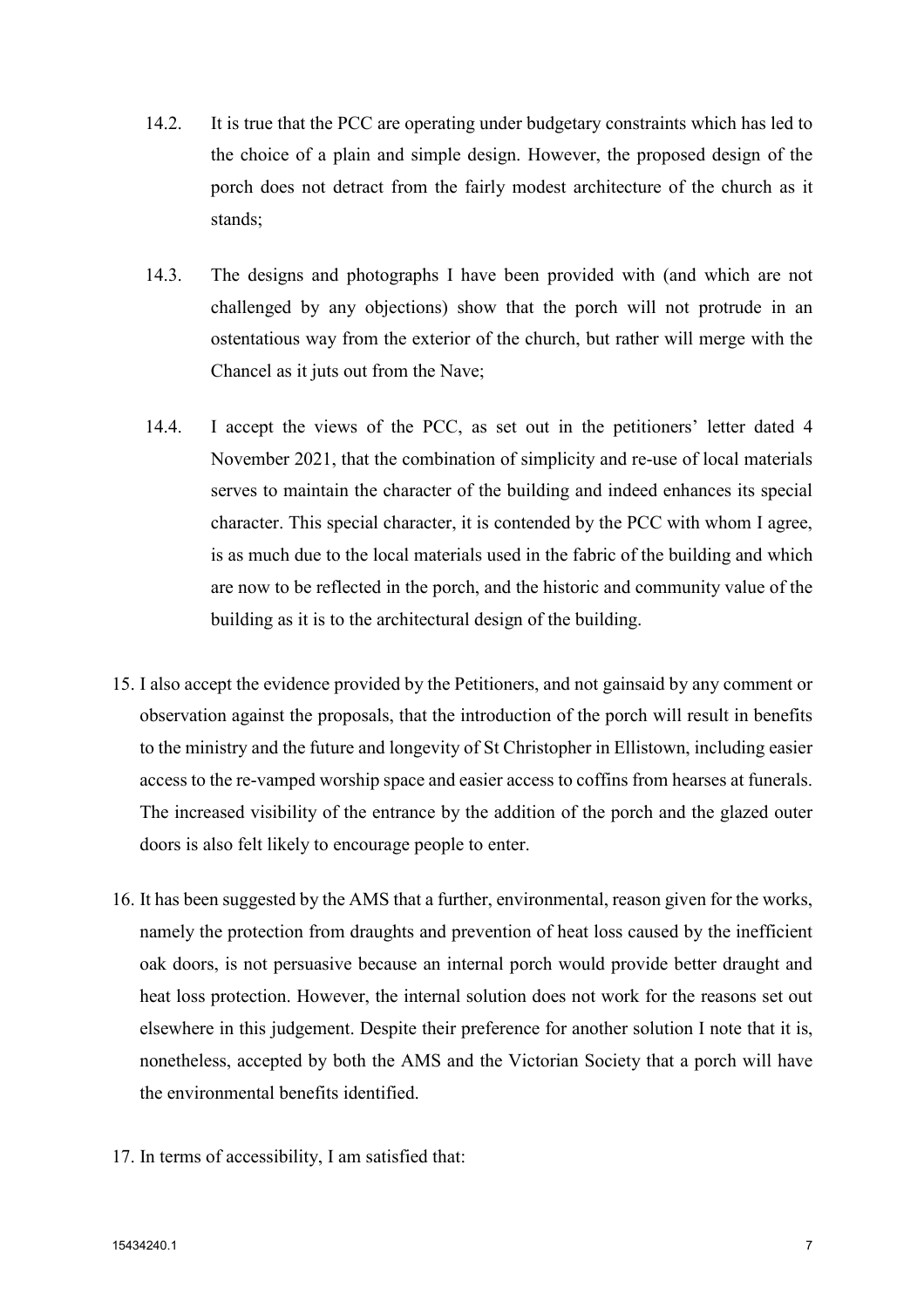- 17.1. The difficulty of access caused by the original non-alignment of porch and original oak doors has been successfully resolved in the new design;
- 17.2. Because the area of the porch will extend away from the building into the wider footprint of the church grounds, the area to be used for access will cover an area (abutting the existing L shaped access path) which drops a level. The proposal for the ramp is sensible and provides greater accessibility by ameliorating the difference in paving heights;
- 17.3. The proposed design features glazed external doors which reflect both the need for greater visibility and a welcoming feel to the entrance of the church, but also the accessibility need for open visibility to assist users, reflecting the advice provided by the Diocesan Disability Advisor.
- 18. The foregoing matters amount, in my judgment, to important benefits to the mission of this church in a growing, recovering and increasingly engaged community. The heat loss improvements, too, strongly support the church's commitment to the environment. These combined benefits are of sufficient substance to outweigh any negative impact that there might be felt to be on the appearance and significance of St Christopher.
- 19. It follows that I am satisfied that the proposals are justified and I will, accordingly, grant the faculty sought.
- 20. In doing so I note:
	- 20.1. The Local Planning Authority granted planning permission in 2020 and confirmed that Building Regulations do not apply. Two planning conditions (relating to approval of materials and to tree protection measures) have since been discharged;
	- 20.2. A satisfactory method statement already exists relating to how nearby trees covered by Tree Preservation Orders will be protected;